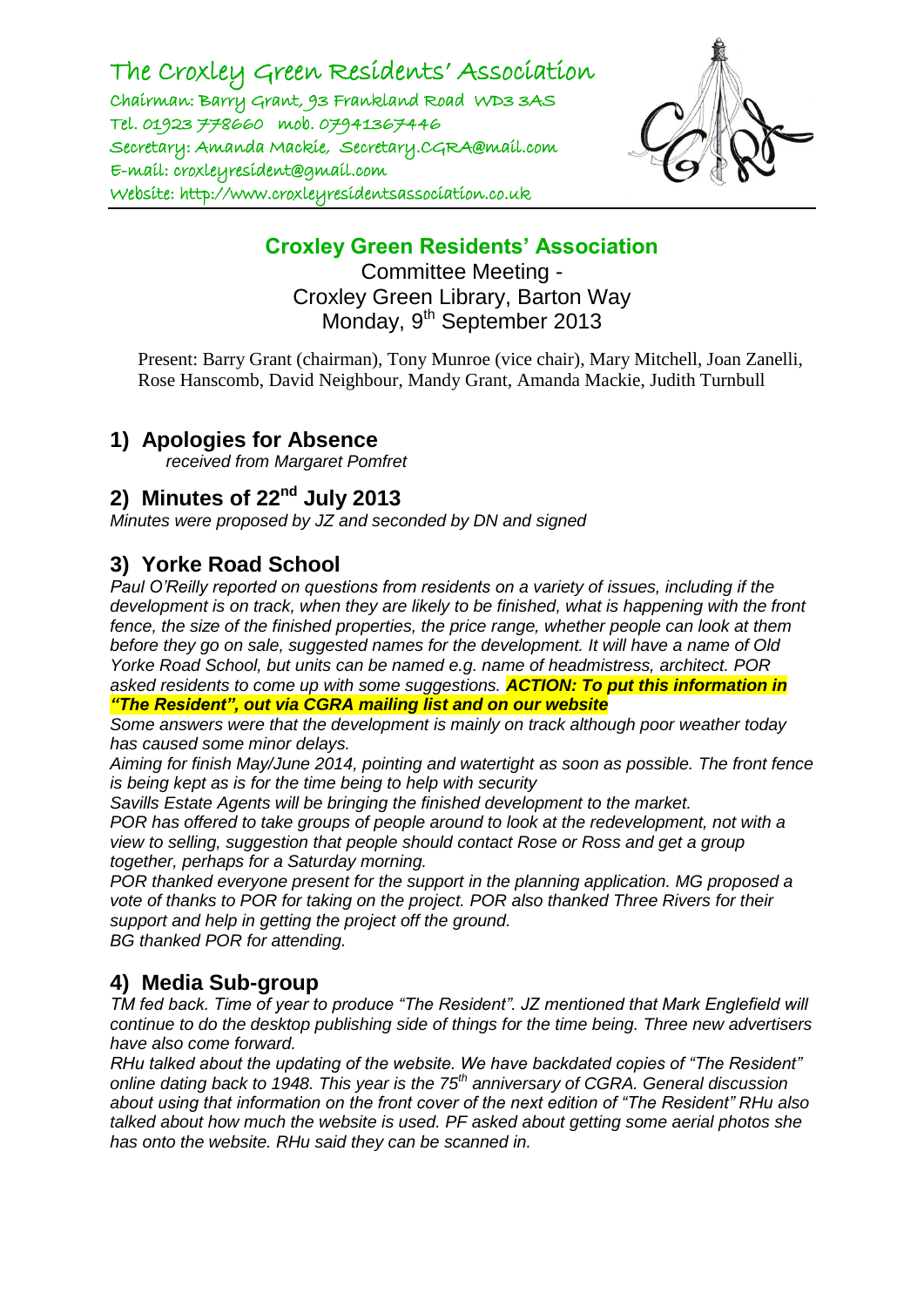The Croxley Green Residents' Association

Chairman: Barry Grant, 93 Frankland Road WD3 3AS Tel. 01923 778660 mob. 07941367446 Secretary: Amanda Mackie, Secretary.CGRA@mail.com E-mail: croxleyresident@gmail.com



#### **5) Planning and Environmental Matters**

*Hearing 15th October at the Fairway Inn Rickmansworth for the Three Rivers Planning Development Framework.* 

*MM said that Chris (PC) will join us later in the meeting to discuss the Village Plan/Centre if required.* 

# **6) Local History Project and Paper Trail.**

*MP sent a report, BG summarised key points. Copy of the report is with the minutes.* 

## **7) Sports Pitches**

*BG has exchanged emails with…..about the field near Little Green School re what plans the council has for the land. Husbandry and educational purposes were two answers given. BG thinks putting pressure on our MP to use the land for pitches may be worth doing. BG has also notified the local football clubs and has passed the idea to them to take forward. Some general discussion about the current use of the Croxley Guild land, including car parking issues. RHu put forward the point that the rugby club may well be pushing for a much longer* lease and we need to be thinking about how to get control back of the land. PF mentioned *that the land was gifted to Croxley in perpetuity for recreational use. Some discussion about the community plan and protecting the land. Steve Drury says that the land is definitely for the use of Croxley, not the district, but that Three Rivers have to look after it for us. BG says he has seen a document stating this. General discussion that we should make sure we have a copy of this document and can keep an eye on things.* 

# **8) Stones Orchard**

*MP emailed report which BG fedback. Copy is with the minutes. RHa mentioned some other ideas that were discussed, including signage and notice boards. RHa has said that the next meeting will be opened up to more interested parties. DN and Leighton Dann have started work to set up a bank account.* 

#### **9) Road Safety Committee**

*TM – no updates. SD reported that there has been very minor amount of road works taking place county wide. The contractor is being monitored throughout September and October. Some work took place in Dickinsons Square, to a very poor standard. MG mentioned an issue with pavements in Frankland Road and she has reported it to Highways. There is a similar issue on Fuller Way.* 

# **10) Round up**

*Community Plan – no real updates Lamp posts – see above re MG Frankland Road Yorke Mead School – measuring up happening but no planning application yet. Neighbourhood Watch – Kelly sent apologies but no updates.* 

*SD – reported that the most unsafe road is Albert Road South, with only 6 houses. But Albert Road North – people walk up the road and there are more incidents recorded in the road due to people leaving Watford.* 

*DN mentioned that Croxley will be getting a new, female PCSO in November.* 

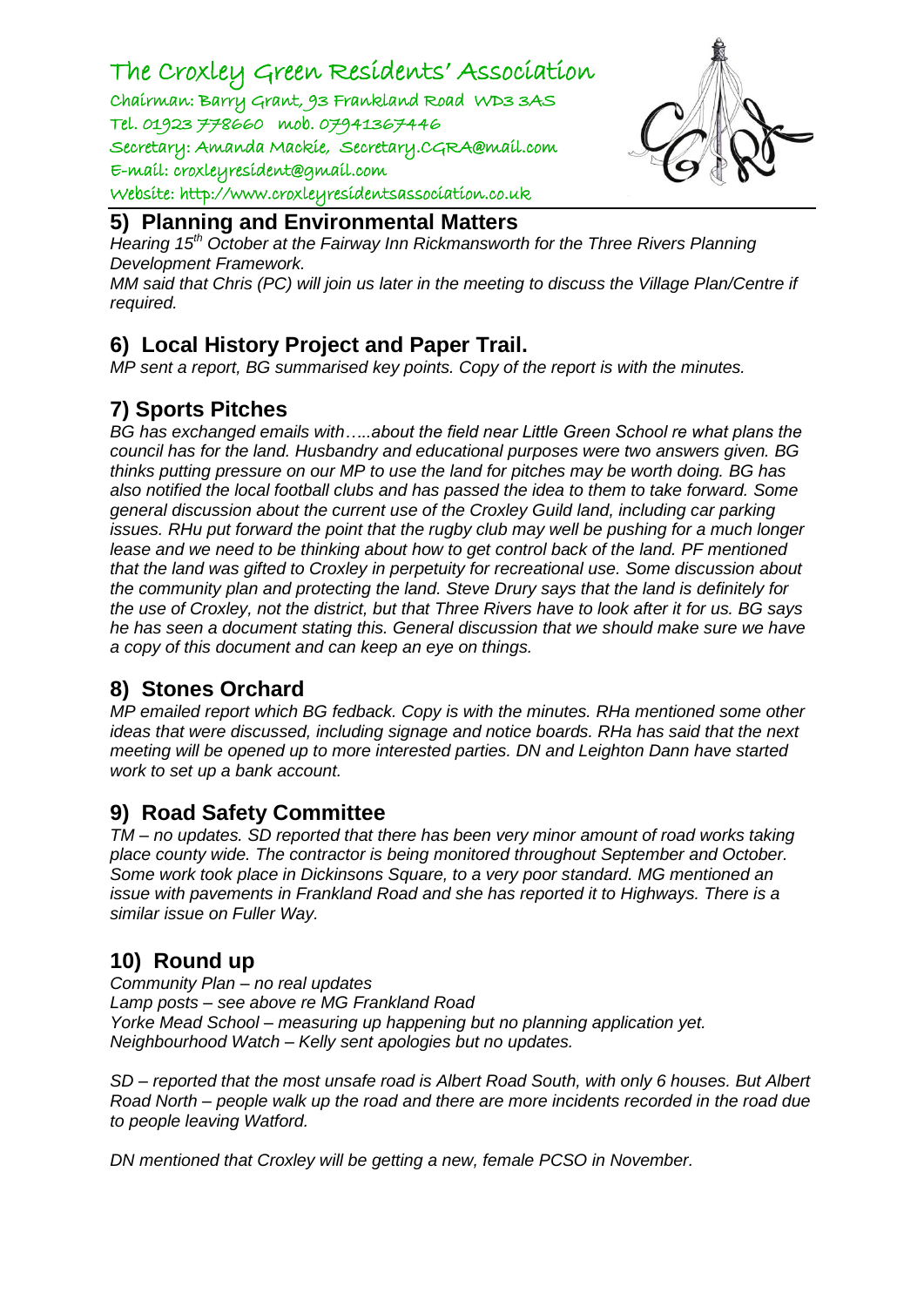# The Croxley Green Residents' Association

Chairman: Barry Grant, 93 Frankland Road WD3 3AS Tel. 01923 778660 mob. 07941367446

Secretary: Amanda Mackie, Secretary.CGRA@mail.com E-mail: croxleyresident@gmail.com

Website: http://www.croxleyresidentsassociation.co.uk



*Croxfest – well organised and attended again. SD mentioned that Oxfest was also held on the same day – might be worth considering the date for next year. Croxfest organisers have asked for feedback on their website to help in gaining support for next year.* 

#### **11) Finance**

*£4300 in bank. MM will be chasing unpaid advertisers and will liaise with TM to get this done. The £500 for the history project has not been spent yet; an invoice for scanning will be passed on when it is received.* 

# **12) AOB**

*BG – quiz – email has been sent to committee members re getting teams for the event. Feedback was quite lukewarm. BG proposed moving it to February. TM also mentioned that involvement in "The Resident" would cause people to be rather preoccupied. MM brought up that the quiz was proposed to help with fundraising and that we would end up with a deficit for "The Resident" if we don't go ahead with this date. MG asked people to commit now. Approximately 8 people present could get together a team. DN asked about publicity for the quiz. RHu said will do a poster for shops. SD mentioned raffle – put raffle tickets on the table*  in an envelope and get people to put money in. MM is prepared to do the raffle ticket selling if *needed. The original date of 19th October 2013 is going ahead. More will come through on email in next couple of days.* 

*BG – Parish Council are being involved in the plans for the Croxley Link. SD has a monthly meeting with the developers. Fabian went to the meeting to represent the Sea Cadets. Works are in progress although building work begins May/June. MG asked how we can get information about what is happening when. SD can forward that to us. Parish Council also noticed that information was not getting through. FH knows that Morris Minors pre-school have information. Contractors have a list of statutory consultees as well as non-statutory consultees. CGRA have not been included, which surprised SD. SD does have a link that he can use to get information if it is not forthcoming.* 

*BG – New Years' Day – the Parish Pump will be publishing the New Years Day fun run/ramble. Meet at Croxley House to do the boundary walk.* 

*MM – asked people to put up their hands to commit to teams. June Emson; Mary Mitchell, Steve Drury, Alison Wall, Ross Humphries, Barry Grant, Joan Zanelli all committed. Asked re cost: £5 and BYO drink. MM – who is printing tickets? SD suggested we ask for donations for raffle. BG will organise this. MM will get raffle tickets. RHa will also look into this. MM asked about cost of hiring hall/deposit being returned. AM asked about encouraging individuals/pairs/advertising in the Community Centre. RHa will do the nibbles. MM then asked who will be the contact for tickets as she will be away until 28th September. JZ agreed to be contact until then. MM has a list from the last fundraiser which she will email to BG JT – Hearing Dogs for the Deaf – a stamp box will be put in the florist fairly soon.*

*BG turned the meeting over to the floor.* 

*JE – lorries down Lavrock Lane – Parish Councillor Dudley Edmunds is on the case. DN – dog show 29th September in Stones Orchard*

*FH – unfortunately Sea Cadets did not get their Sports England grant. FH is grateful for support of CGRA. However the recruitment of cadets has been successful but they still need Sea Cadets staff. FH will email CGRA. Sea Cadets will still manage to run whilst the proposed Croxley Link goes ahead.* 

*LF – asked about the state of the land behind the railings at Croxley Station.* 

**Meeting ended 9:41 p.m.**